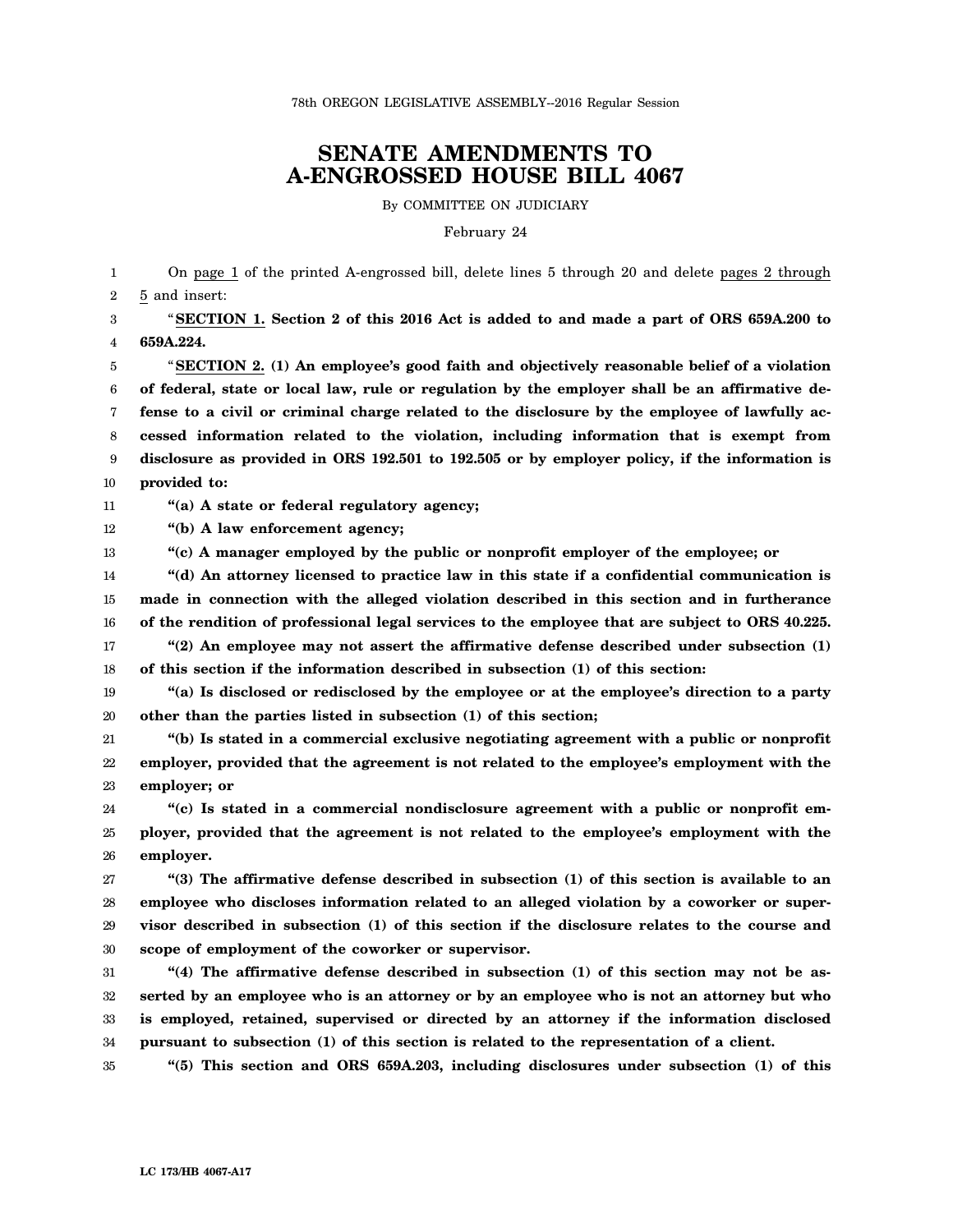1 **section, are subject to the rules of professional conduct established pursuant to ORS 9.490.**

2 3 4 5 **"(6) Public and nonprofit employers shall establish and implement a policy regarding employees who invoke their rights under this section or ORS 659A.203. The policy shall delineate all rights and remedies provided to employees under this section and ORS 659A.203. The employer shall deliver a written or electronic copy of the policy to each employee.**

6 7 8 9 **"(7) Subject to the rules of professional conduct established pursuant to ORS 9.490, a public employee who is an attorney may report to the Attorney General the employee's knowledge of a violation of federal, state or local law, rule or regulation by the public employer.**

10 11 12 **"(8) Disclosure of information pursuant to subsection (1) of this section does not waive attorney-client privilege or affect the applicability of any exemption from disclosure of a public record under ORS 192.501 to 192.505.**

13 14 15 16 **"(9) Notwithstanding subsection (1) of this section, information protected from disclosure under federal law, including but not limited to the federal Health Insurance Portability and Accountability Act of 1996 (P.L. 104-191), may be disclosed only in accordance with federal law.**

17 18 "**SECTION 3.** ORS 659A.200 is amended to read:

"659A.200. As used in ORS 659A.200 to 659A.224:

19 20 21 "(1) 'Disciplinary action' includes but is not limited to any discrimination, dismissal, demotion, transfer, reassignment, supervisory reprimand, warning of possible dismissal or withholding of work, whether or not the action affects or will affect employee compensation.

22 "(2) 'Employee' means a person:

23 24 "(a) Employed by or under contract with the state or any agency of or political subdivision in the state;

25 26 27 "(b) Employed by or under contract with any person authorized to act on behalf of the state, or agency of the state or subdivision in the state, with respect to control, management or supervision of any employee;

28 "(c) Employed by the public corporation created under ORS 656.751;

29 30 "(d) Employed by a contractor who performs services for the state, agency or subdivision, other than employees of a contractor under contract to construct a public improvement; [*and*]

31 32 "(e) Employed by or under contract with any person authorized by contract to act on behalf of the state, agency or subdivision[*.*]**;**

33 **"(f) Employed by a nonprofit organization; or**

34 35 **"(g) Serving as a member of a board of directors of a nonprofit organization who is not otherwise considered an employee.**

36 37 **"(3) 'Information' includes public and private records, documents and electronically stored data.**

38 **"(4) 'Knowledge' means actual knowledge.**

39 40 **"(5) 'Nonprofit organization' or 'nonprofit' means an organization or group of organizations that:**

41 **"(a) Receives public funds by way of grant or contract; and**

42 **"(b) Is exempt from income tax under section 501(c)(3) of the Internal Revenue Code.**

- 43 "[*(3)*] **(6)** 'Public employer' means:
- 44 "(a) The state or any agency of or political subdivision in the state; [*and*]

45 "(b) Any person authorized to act on behalf of the state, or any agency of or political subdivision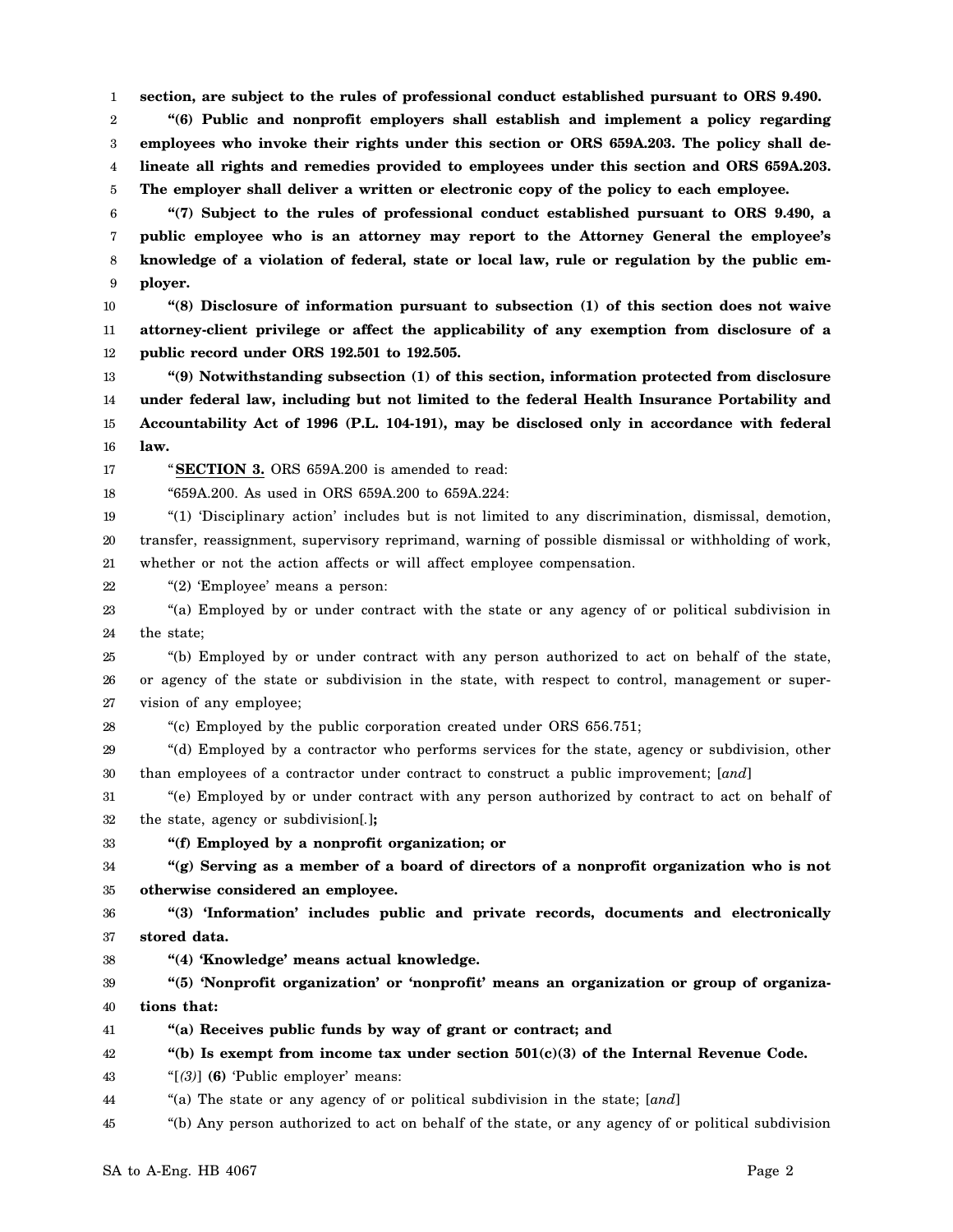1 in the state, with respect to control, management or supervision of any employee**; or**[*.*]

2 3 "**(c) An employer who employs an employee described in subsection (2)(a) to (e) of this section.**

4

"**SECTION 4.** ORS 659A.203 is amended to read:

5 6 "659A.203. (1) Subject to ORS 659A.206, except as provided in ORS 659A.200 to 659A.224, it is an unlawful employment practice for any public **or nonprofit** employer to:

7 8 9 10 11 "(a) Prohibit any employee from discussing, [*in response to an official request,*] either specifically or generally with any member of the Legislative Assembly, legislative committee staff acting under the direction of a member of the Legislative Assembly, any member of the elected governing body of a political subdivision in the state or any elected auditor of a city, county or metropolitan service district, the activities of:

12 "(A) The state or any agency of or political subdivision in the state; or

13 14 "(B) Any person authorized to act on behalf of the state or any agency of or political subdivision in the state.

15 16 17 "(b) Prohibit any employee from disclosing, or take or threaten to take disciplinary action against an employee for the disclosure of any information that the employee reasonably believes is evidence of:

18 19 "(A) A violation of any federal**,** [*or*] state **or local** law, rule or regulation by the [*state, agency or political subdivision*] **public or nonprofit employer**;

20 21 22 "(B) Mismanagement, gross waste of funds or abuse of authority or substantial and specific danger to public health and safety resulting from action of the [*state, agency or political subdivision*] **public or nonprofit employer**; or

23 24 25 26 "(C) Subject to ORS 659A.212 (2), the fact that a person receiving services, benefits or assistance from the state or agency or subdivision, is subject to a felony or misdemeanor warrant for arrest issued by this state, any other state, the federal government, or any territory, commonwealth or governmental instrumentality of the United States.

27 28 "(c) Require any employee to give notice prior to making any disclosure or engaging in discussion described in this section, except as allowed in ORS 659A.206 (1).

29 30 "(d) Discourage, restrain, dissuade, coerce, prevent or otherwise interfere with disclosure or discussions described in this section.

31 32 33 "(2) [*No*] **A** public **or nonprofit** employer [*shall*] **may not** invoke or impose any disciplinary action against an employee for employee activity described in subsection (1) of this section or ORS 659A.212.

34 35 36 "**(3) The remedies provided by this section are in addition to any remedy provided to an employee under ORS 659A.199 or other remedy that may be available to an employee for the conduct alleged as a violation of this section.**

37 38

"**SECTION 5.** ORS 659A.885 is amended to read:

**"(4) A violation of this section is a Class A misdemeanor.**

39 40 41 42 43 44 45 "659A.885. (1) Any person claiming to be aggrieved by an unlawful practice specified in subsection (2) of this section may file a civil action in circuit court. In any action under this subsection, the court may order injunctive relief and any other equitable relief that may be appropriate, including but not limited to reinstatement or the hiring of employees with or without back pay. A court may order back pay in an action under this subsection only for the two-year period immediately preceding the filing of a complaint under ORS 659A.820 with the Commissioner of the Bureau of Labor and Industries, or if a complaint was not filed before the action was commenced, the two-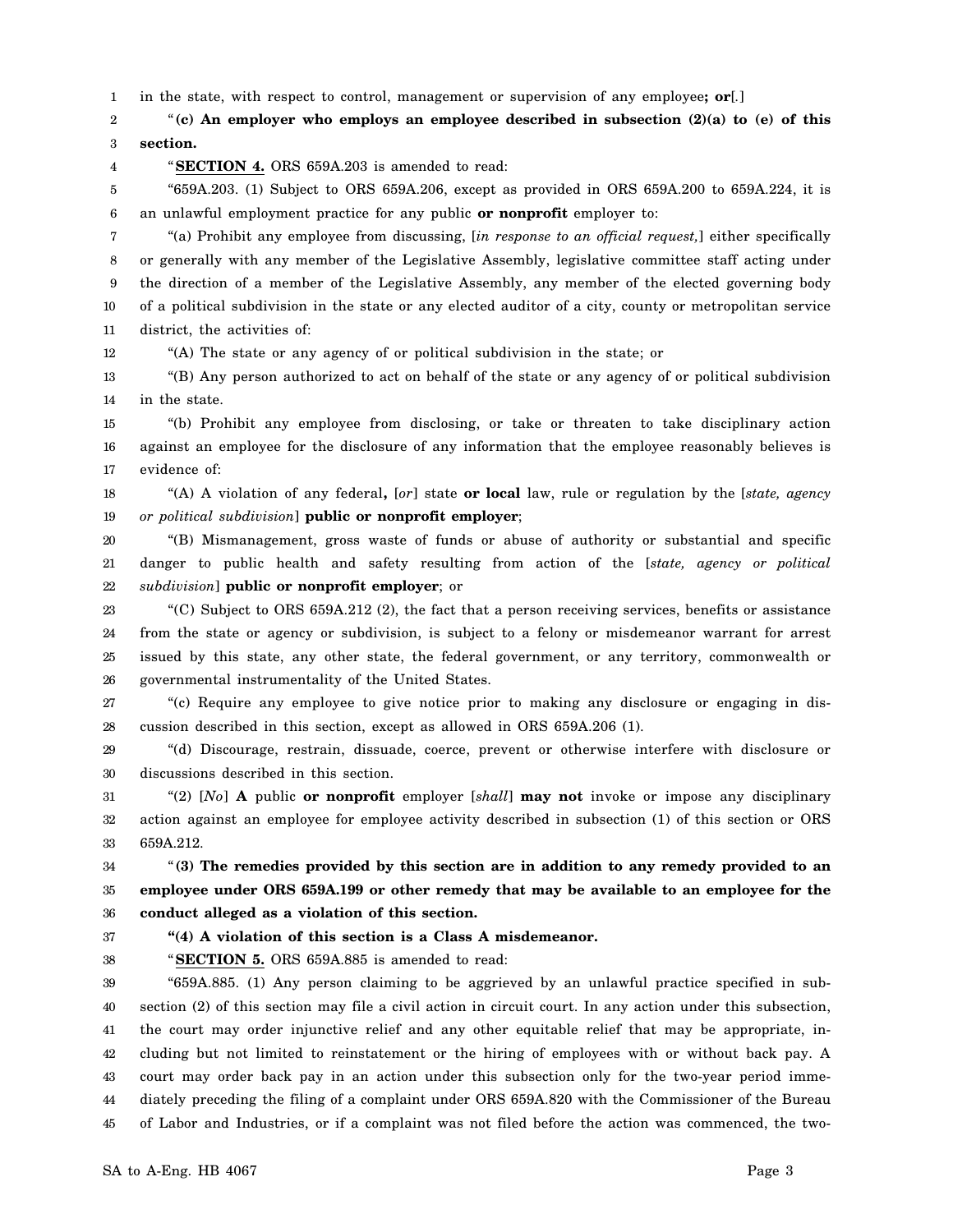1 2 year period immediately preceding the filing of the action. In any action under this subsection, the court may allow the prevailing party costs and reasonable attorney fees at trial and on appeal. Ex-

3 cept as provided in subsection (3) of this section:

4

19

22

"(a) The judge shall determine the facts in an action under this subsection; and

5 6 "(b) Upon any appeal of a judgment in an action under this subsection, the appellate court shall review the judgment pursuant to the standard established by ORS 19.415 (3).

7 8 9 10 11 12 "(2) An action may be brought under subsection (1) of this section alleging a violation of ORS 10.090, 10.092, 25.337, 25.424, 171.120, 408.230, 408.237 (2), 475B.233, 476.574, 652.355, 653.060, 653.601 to 653.661, 659.852, 659A.030, 659A.040, 659A.043, 659A.046, 659A.063, 659A.069, 659A.082, 659A.088, 659A.103 to 659A.145, 659A.150 to 659A.186, 659A.194, 659A.199, 659A.203, 659A.218, 659A.228, 659A.230, 659A.233, 659A.236, 659A.250 to 659A.262, 659A.277, 659A.290, 659A.300, 659A.306, 659A.309, 659A.315, 659A.318, 659A.320, 659A.355**,** [*or*] 659A.421**,** [*or ORS*] 653.547 [*and*] **or** 653.549.

13 14 15 16 "(3) In any action under subsection (1) of this section alleging a violation of ORS 25.337, 25.424, 659.852, 659A.030, 659A.040, 659A.043, 659A.046, 659A.069, 659A.082, 659A.103 to 659A.145, 659A.199, **659A.203,** 659A.228, 659A.230, 659A.250 to 659A.262, 659A.290, 659A.318**,** [*or*] 659A.421**,** [*or ORS*] 653.547 [*and*] **or** 653.549:

17 18 "(a) The court may award, in addition to the relief authorized under subsection (1) of this section, compensatory damages or \$200, whichever is greater, and punitive damages;

"(b) At the request of any party, the action shall be tried to a jury;

20 21 "(c) Upon appeal of any judgment finding a violation, the appellate court shall review the judgment pursuant to the standard established by ORS 19.415 (1); and

"(d) Any attorney fee agreement shall be subject to approval by the court.

23 24 25 "(4) In any action under subsection (1) of this section alleging a violation of ORS 652.355 or 653.060, the court may award, in addition to the relief authorized under subsection (1) of this section, compensatory damages or \$200, whichever is greater.

26 27 28 "(5) In any action under subsection (1) of this section alleging a violation of ORS 171.120, 476.574[*, 659A.203*] or 659A.218, the court may award, in addition to the relief authorized under subsection (1) of this section, compensatory damages or \$250, whichever is greater.

29 30 31 "(6) In any action under subsection (1) of this section alleging a violation of ORS 10.090 or 10.092, the court may award, in addition to the relief authorized under subsection (1) of this section, a civil penalty in the amount of \$720.

32 33 34 35 36 37 38 39 "(7) Any individual against whom any distinction, discrimination or restriction on account of race, color, religion, sex, sexual orientation, national origin, marital status or age, if the individual is 18 years of age or older, has been made by any place of public accommodation, as defined in ORS 659A.400, by any employee or person acting on behalf of the place or by any person aiding or abetting the place or person in violation of ORS 659A.406 may bring an action against the operator or manager of the place, the employee or person acting on behalf of the place or the aider or abettor of the place or person. Notwithstanding subsection (1) of this section, in an action under this subsection:

40 41 "(a) The court may award, in addition to the relief authorized under subsection (1) of this section, compensatory and punitive damages;

42 43 44 "(b) The operator or manager of the place of public accommodation, the employee or person acting on behalf of the place, and any aider or abettor shall be jointly and severally liable for all damages awarded in the action;

45 "(c) At the request of any party, the action shall be tried to a jury;